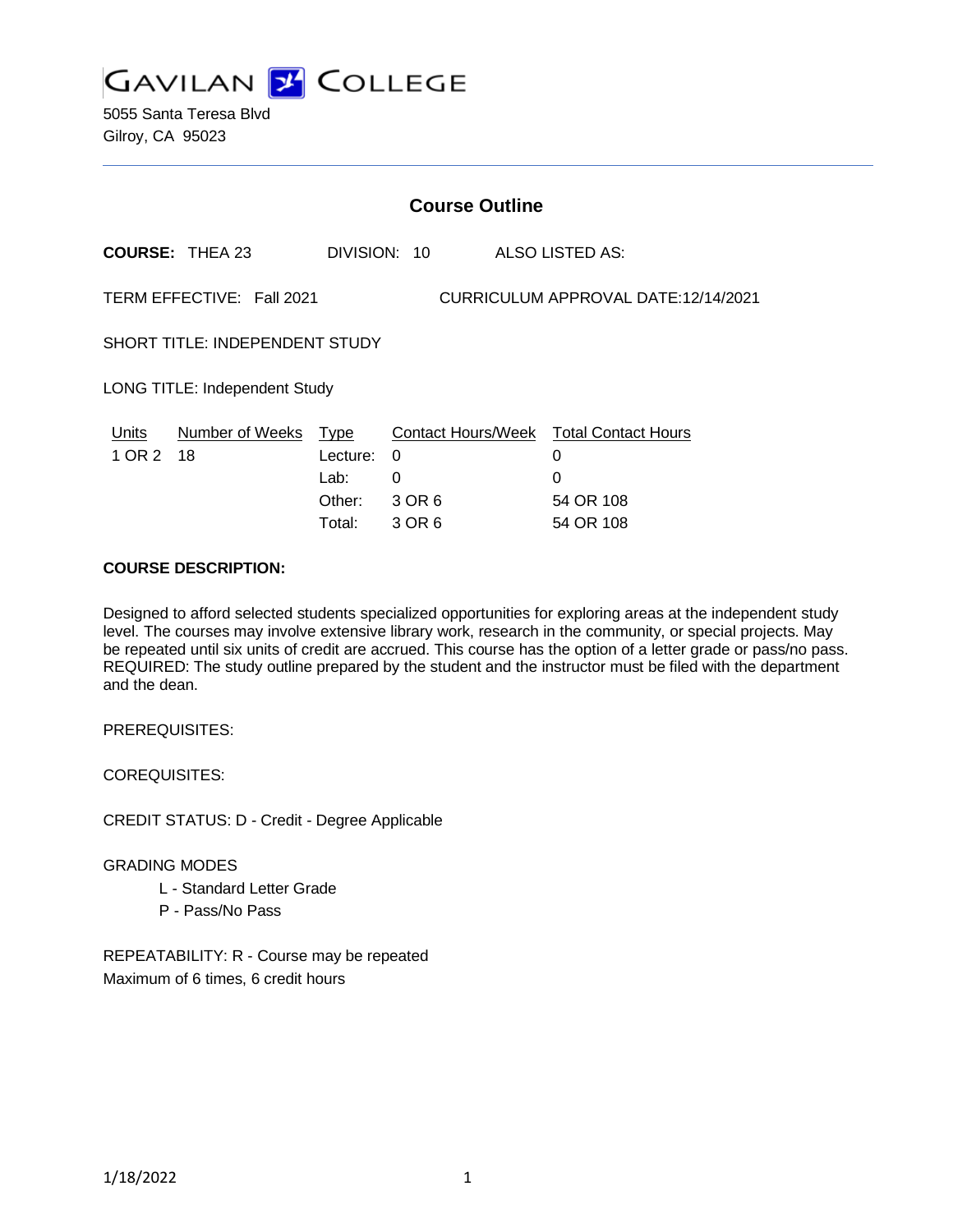SCHEDULE TYPES:

- 04A Laboratory LEH 0.65
- 05 Hybrid
- 40 Directed/Independent Study
- 71 Dist. Ed Internet Simultaneous
- 72 Dist. Ed Internet Delayed
- 73 Dist. Ed Internet Delayed LAB
- 73A Dist. Ed Internet LAB-LEH 0.65

# **STUDENT LEARNING OUTCOMES:**

By the end of this course, a student should:

1. Articulate effectively, either in writing or oral presentation, the learning resulting from their independent work.

### **COURSE OBJECTIVES:**

By the end of this course, a student should:

1. Expand their studies in Theater Arts beyond the classroom.

### **CONTENT, STUDENT PERFORMANCE OBJECTIVES, OUT-OF-CLASS ASSIGNMENTS**

Curriculum Approval Date:12/14/2021

Provides an opportunity for the student to expand their studies in Theatre Arts beyond the classroom by completing a project or an assignment arranged by agreement between the student and instructor. The student is required to contract with the instructor to determine the scope of assignment and the unit value assigned for successful completion. Students may take a maximum of 6 units of Independent Study.

54 - 108 Hours

Content:

Topics and Scope -

Independent study will provide an enriched academic experience on an approved Theatre Arts topic. Topics will vary according to student needs. Student and instructor will develop an individual plan based on an agreed topic and outline. Established according to the Independent Studies Course Application proposed by the student and approved by the supervising faculty, department chairperson, and supervising administrator.

The outline will include, but not be limited to:

- 1. Definition, selection, and exploration of a topic.
- 2. Specialized subject area as approved by instructor.
- 3. Standard methods for collection of data and research.
- 4. Assessment and evaluation of project.

Objectives:

Students will be able to -

- 1. General:
- a. Expand knowledge and increase mastery of the selected topic.
- b. Present, either in written or oral form, the results of their project.

2. Specific individual outcomes and objectives are established according to the Independent Studies Course Application proposed by the student and approved by the supervising faculty, department chairperson, and supervising administrator.

### **METHODS OF INSTRUCTION:**

Self-Study, Inquiry-Based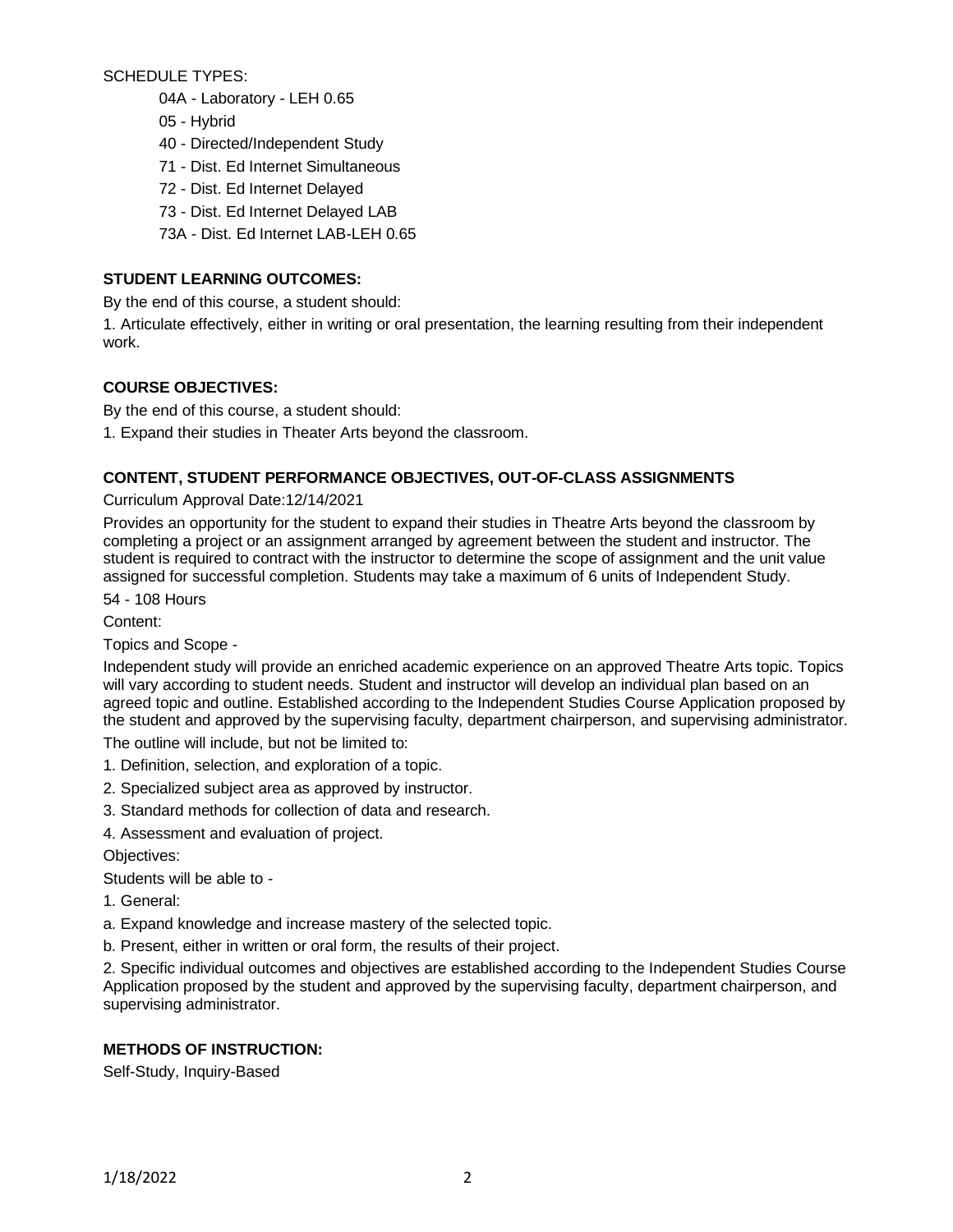## **METHODS OF EVALUATION:**

Writing assignments Evaluation Percent 20 Evaluation Description 10% - 30% Project Outline and Progress Reports

Skill demonstrations Evaluation Percent 50 Evaluation Description 30% - 50% Presentations, Performances

Other methods of evaluation Evaluation Percent 30 Evaluation Description 30% - 50% Written or Oral Report of Independent Study Project

# **REPRESENTATIVE TEXTBOOKS:**

Established according to the Independent Studies Application proposed by the student and approved by the supervising faculty, department chairperson, and supervising administrator.